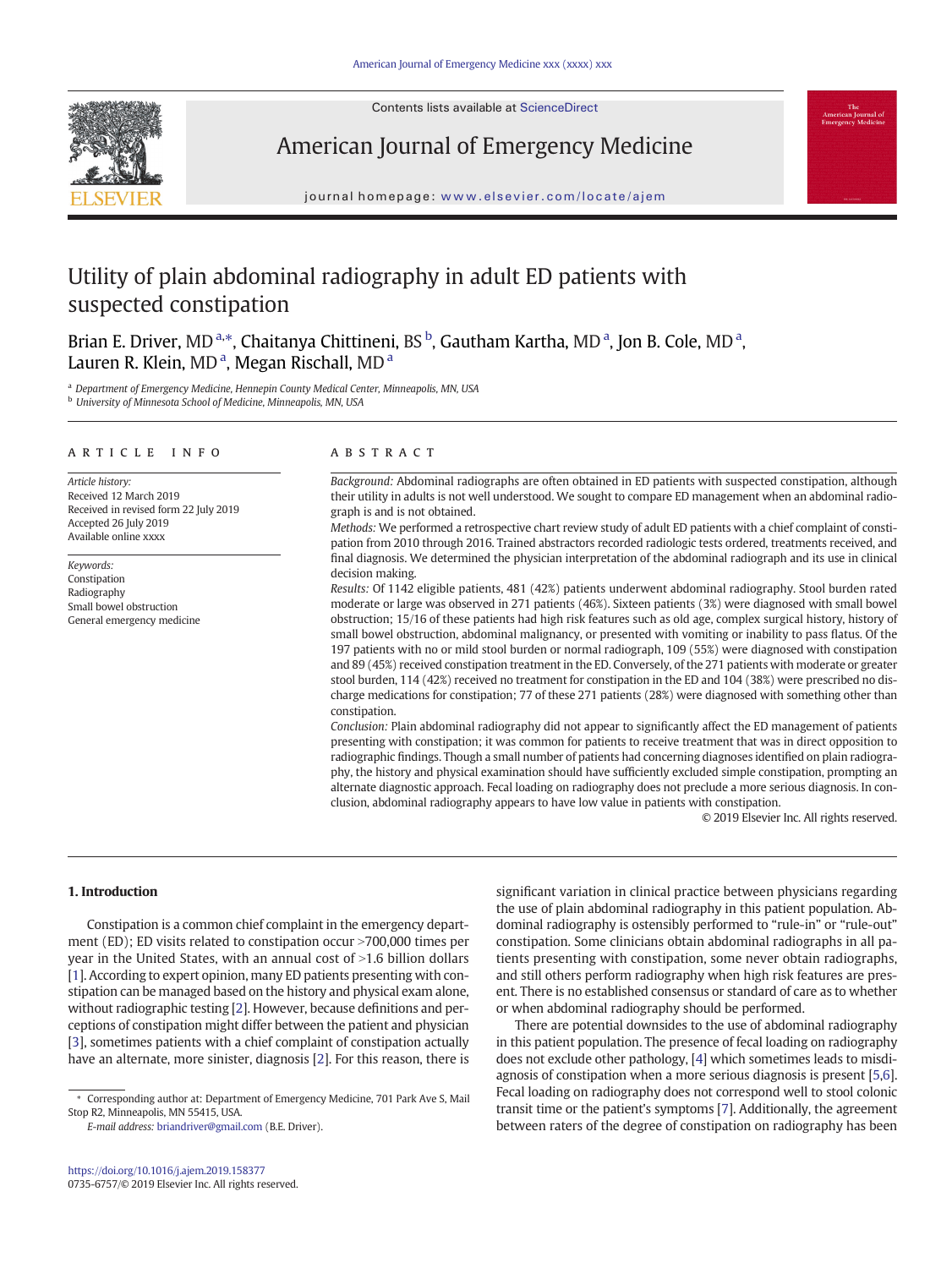found repeatedly to be poor [[7-9\]](#page-3-0). Ionizing radiation is also a potential downside if the test is of little utility.

Most existing literature of abdominal radiography and constipation has examined children, and to our knowledge there are no studies of the utility of abdominal radiography in the setting of suspected constipation in adult ED patients. Therefore, in adult ED patients with a chief complaint of constipation, we sought to compare ED management when an abdominal radiograph is and is not obtained.

### 2. Materials and methods

#### 2.1. Study design and setting

This was a retrospective, observational study conducted in the ED of an urban Level 1 trauma center that cares for approximately 100,000 patients annually. There is no ED protocol for the care of patients with suspected constipation. The institutional review board at Hennepin County Medical Center approved this study.

#### 2.2. Selection of participants

Adult ED patients (≥18 years old) with a chief complaint of constipation from December 2010 through December 2016 were identified in the electronic medical record. We excluded patients who underwent computed tomography only or computed tomography prior to radiography, as this represents a patient population who the physician has deemed not to have simple constipation. We used the chief complaint of constipation rather than a final diagnosis of constipation in order to examine a population of patients who the physician considered constipation as a diagnosis from the outset; examining patients with a diagnosis of constipation would exclude those who were at first suspected to have constipation but were later found to have an alternate diagnosis.

#### 2.3. Methods of measurement

Using the electronic medical record (Epic Systems, Verona, WI), trained abstractors reviewed each eligible chart, including physician and nursing notes, imaging reports, ED orders, and the discharge plan. We recorded patient demographics, radiologic tests ordered and their final results, treatments received in the ED, the final diagnosis, and discharge prescriptions. We also reviewed physician notes to determine how the abdominal radiograph was interpreted and how it was used in the clinical decision making for the patient. For abdominal radiographs, we recorded the reported radiographic stool burden (none, small, moderate or greater, or no mention of stool burden), as well as other abnormal radiographic findings including both gastrointestinal and non-gastrointestinal pathology. We reviewed further the charts of those diagnosed with small or large bowel obstructions to describe their clinical history and presentation.

#### 2.4. Outcome measures

Main outcomes of the study included whether treatment for constipation was administered in the ED and whether constipation was the primary ED diagnosis.

#### 2.5. Data analysis

All data analyses are descriptive. Baseline characteristics, radiography findings, and ED management are described using counts and proportions. ED management, diagnosis, and discharge prescriptions are stratified by whether an abdominal radiograph was obtained, and differences are presented as absolute differences with associated 95% confidence intervals. We compared ED management, diagnosis, and disposition using the chi square test. No a priori sample size was calculated. We used Stata (Version 15, Stata Corporation, College Station, TX) for all data analyses.

#### 3. Results

During the study period 1218 patients met initial inclusion criteria; 76 underwent computed tomography only or before abdominal radiography and were excluded, leaving 1142 for analysis. Of these, 481 (42%) had an abdominal radiograph and 661 (58%) did not. The median age was 46 y (IQR 30–61 y) and 548 were women (48%). Baseline characteristics are presented in Table 1.

Abdominal radiograph findings are presented in [Table 2](#page-2-0). Stool burden rated moderate or large was observed by the radiologist or emergency physician in 271 patients (46%). There were 87 patients (18%) with other abnormal findings observed in the radiograph, including 33 (7%) with small bowel obstruction ([Table 3](#page-2-0)). Of the 33 with small bowel obstruction seen on abdominal radiography, only 16 were diagnosed with small bowel obstruction by the treating physician; the remainder were diagnosed with constipation ( $N = 11$ ), ileus ( $N = 2$ ), incarcerated hernia ( $N = 2$ ), and abdominal pain ( $N = 2$ ).

## Table 1

|  | Baseline characteristics. |
|--|---------------------------|
|--|---------------------------|

| Variable                                              | Radiograph<br>obtained<br>$(N = 481)$ | No radiograph<br>obtained<br>$(N = 661)$ |
|-------------------------------------------------------|---------------------------------------|------------------------------------------|
|                                                       |                                       |                                          |
| Age, median $(IQR) - y$<br>Male gender $-$ no. $(\%)$ | $53(36-65)$<br>262 (54)               | $41(27-57)$<br>332 (50)                  |
| Race $-$ no. $(\%)$                                   |                                       |                                          |
| Native American                                       | 12(2)                                 | 25(4)                                    |
| Asian                                                 | 22(5)                                 | 13(2)                                    |
| African American                                      | 226 (47)                              | 336 (51)                                 |
|                                                       |                                       |                                          |
| Hispanic                                              | 39(8)                                 | 55(8)                                    |
| White                                                 | 171 (36)                              | 211 (32)                                 |
| Other/unknown                                         | 11(2)                                 | 21(3)                                    |
| Comorbidities – no. (%)                               |                                       |                                          |
| Hypertension                                          | 148 (31)                              | 159 (24)                                 |
| Diabetes mellitus                                     | 107(21)                               | 136 (21)                                 |
| Coronary artery disease                               | 25(5)                                 | 26(4)                                    |
| Heart failure                                         | 15(3)                                 | 20(3)                                    |
|                                                       |                                       |                                          |
| History of cerebrovascular accident                   | 15(3)                                 | 21(3)                                    |
| Chronic obstructive pulmonary disease                 | 22(5)                                 | 25(4)                                    |
| Liver disease/cirrhosis                               | 8(2)                                  | $2(-1)$                                  |
| Chronic kidney disease                                | 25(5)                                 | 19(3)                                    |
| Initial vital signs, median (IQR)                     |                                       |                                          |
| Heart rate - beats per min                            | 88 (74-100)                           | 86 (75-98)                               |
| Systolic blood pressure - mm Hg                       | 131 (120-146)                         | 128 (116-142)                            |
| Temperature - degrees C                               | 36.7 (36.4-36.9)                      | 36.7 (36.4–36.9)                         |
|                                                       |                                       |                                          |
| Urinalysis results $-$ no. $(\%)$                     |                                       |                                          |
| Positive nitrites                                     | 11/152(7)                             | 12/123(10)                               |
| Proteinuria                                           | 7/152(5)                              | 11/123(9)                                |
| Red blood cells >0-5 per hpf                          | 24/152 (16)                           | 17/123(14)                               |
| White blood cells >0-5 per hpf                        | 31/152(20)                            | 38/123 (31)                              |
| Serum laboratory results - median<br>$(IOR)^a$        |                                       |                                          |
| Creatinine - mg/dL                                    | $0.9(0.7-1.0)$                        | $0.8(0.6-1.1)$                           |
| Hemoglobin $- g/dL$                                   | $12.9(11.7-14.3)$                     |                                          |
|                                                       |                                       | $12.7(11.2 - 13.8)$                      |
| White blood cell count -                              | $8.2(6.3-10.5)$                       | $8.8(6.6-11.2)$                          |
| thousand/cubic mm                                     |                                       |                                          |
| Sodium $-$ meg/L                                      | 138 (136-140)                         | 139 (137-140)                            |
| Potassium - $meq/L$                                   | $3.8(3.6-4.2)$                        | $3.9(3.6-4.2)$                           |
| Total carbon dioxide - meg/L                          | 26 (24-28)                            | $26(23-28)$                              |
| Lactate – mmol/L                                      | $1.4(1-1.9)$                          | $2(1.7-2.2)$                             |

hpf, high powered field.

This table displays demographic information, stratified by whether an abdominal radiograph was obtained. Variables statistically different between groups included age, Asian ethnicity, hypertension, chronic kidney disease, and white blood cells >0-5 per hpf.

Creatinine, sodium, potassium, and total carbon dioxide obtained in 269 patients, hemoglobin and white blood cell count in 217 patients, and lactate in 69 patients.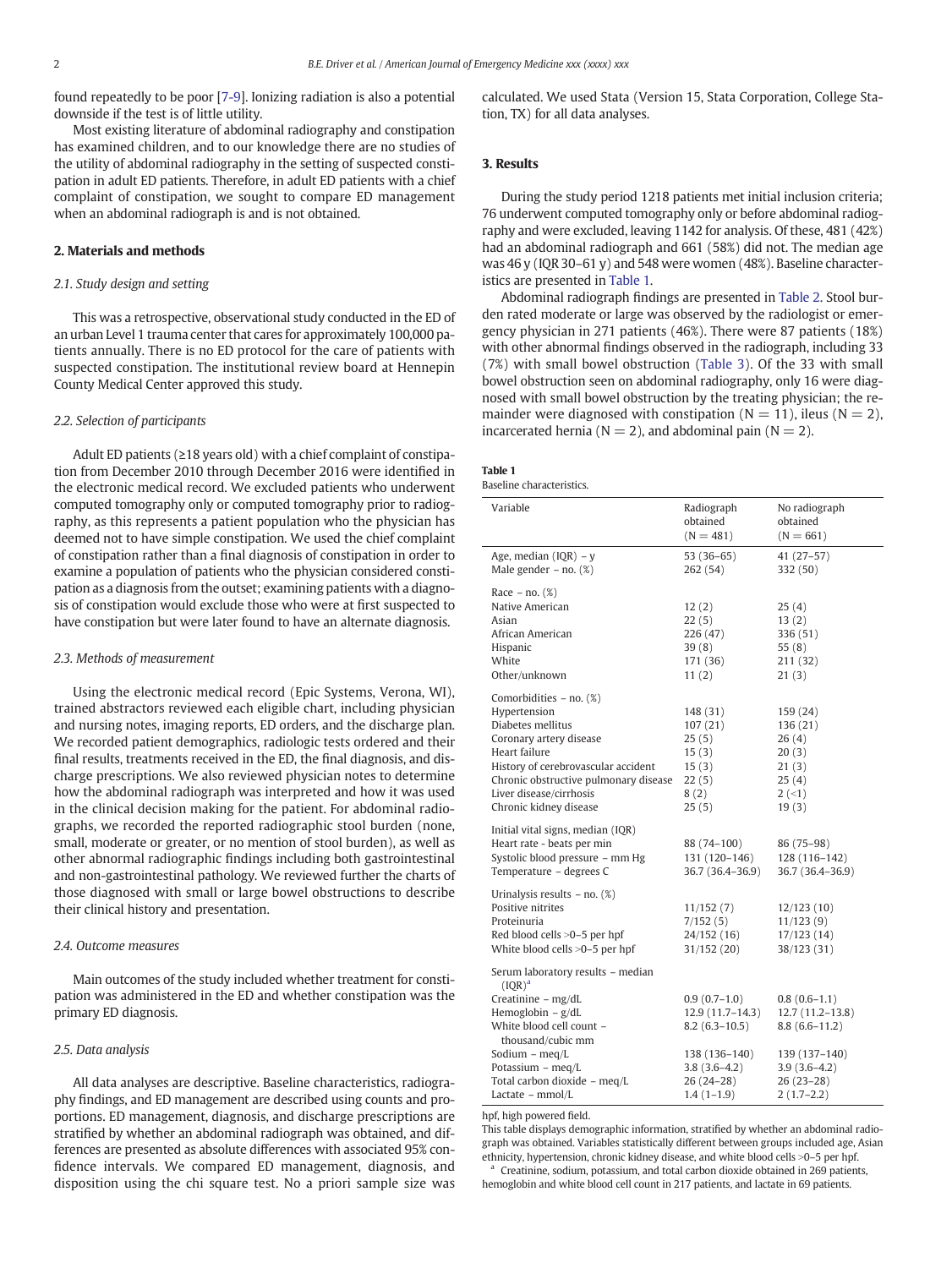<span id="page-2-0"></span>Table 2

Abdominal radiograph findings.

| Variable                                                                                  | Final<br>radiology<br>read | Radiograph<br>findings<br>documented<br>in ED<br>physician note |
|-------------------------------------------------------------------------------------------|----------------------------|-----------------------------------------------------------------|
| Normal radiograph - no. (%)                                                               | 185 (38)                   | 106 (22)                                                        |
| Abnormal finding, excluding moderate or greater<br>stool burden <sup>a</sup> - no. $(\%)$ | 87 (18)                    | 58 (12)                                                         |
| Stool burden - no. (%)                                                                    |                            |                                                                 |
| Minimal or small                                                                          | 12(2)                      | 17(4)                                                           |
| Moderate or large                                                                         | 220(46)                    | 263(55)                                                         |
| No mention of stool burden                                                                | 249 (52)                   | 201 (42)                                                        |

This table displays the findings for the 481 patients who had an abdominal radiograph obtained during the ED encounter. The "radiology read" column displays the final read by the attending radiologist. The "Radiograph findings documented in ED note" column displays how the findings of the radiograph were documented in the ED note, whether from personal review of the images or from the reading the radiology read. Patients could have both mention of a stool burden and an abnormal finding, hence the sum for each column exceeds 481.

<sup>a</sup> See Table 3 for the abnormal findings.

ED treatment, diagnosis, disposition, and whether a bowel regimen was prescribed are displayed in [Table 4](#page-3-0). Those with a radiograph obtained were more likely to receive treatment in the ED for constipation (55% vs 44%), less likely to be diagnosed with constipation (59% vs 65%), and more likely to be diagnosed with abdominal pain, small bowel obstruction, or large bowel obstruction, and to be admitted to the hospital (18% vs 4%).

Of the 197 patients with no or mild stool burden or normal radiograph, 109 (55%) were diagnosed with constipation and 89 (45%) received an enema, suppository, or magnesium citrate in the ED–in direct opposition to the radiographic findings. Conversely, of the 271 eventually discharged patients with moderate or greater stool burden as documented in the final radiology read or emergency physician note, 114 (42%) received no treatment for constipation in the ED and 104 (38%) were prescribed no discharge medications for constipation; 77 of these 271 patients (28%) were diagnosed with something other than constipation at the end of the encounter.

#### Table 3

Abnormal radiographic findings.

| Finding                              | Number (% with finding/no, patients<br>with<br>radiograph obtained) |  |
|--------------------------------------|---------------------------------------------------------------------|--|
|                                      |                                                                     |  |
| Small bowel obstruction <sup>a</sup> | 33(7)                                                               |  |
| Fecal impaction                      | 10(2)                                                               |  |
| Large bowel obstruction              | 6(1)                                                                |  |
| Other GI problems                    | 19(4)                                                               |  |
| <b>Ileus</b>                         | 6(1)                                                                |  |
| Gas-filled/dilated/distended loops   | 6(1)                                                                |  |
| Air-fluid levels                     | 4(1)                                                                |  |
| Ascites                              | $1 (-1)$                                                            |  |
| RLQ calcification (possible ovarian  | $1 (-1)$                                                            |  |
| dermoid)                             |                                                                     |  |
| AAA battery in sigmoid colon         | $1(-1)$                                                             |  |
| Non-GI findings                      | 19(4)                                                               |  |
| Pleural effusion                     | 4 (1)                                                               |  |
| Nephrolithiasis                      | 4 (1)                                                               |  |
| Other <sup>b</sup>                   | 12(2)                                                               |  |
|                                      |                                                                     |  |

This table displays other abnormal findings for the 87 (of 481 with a radiograph obtained) patients with an abnormality seen, apart from findings related to stool burden.

Of the 33 patients with a final read of small bowel obstruction on the abdominal radiograph, only 16 were diagnosed with small bowel obstruction by the treating physician during the encounter. The other 17 were diagnosed with constipation (N = 11), ileus (N  $= 2$ ), incarcerated hernia (N  $= 2$ ), and abdominal pain (N  $= 2$ ).

<sup>b</sup> Other non-GI findings included (each finding had one patient): punctate kidney calcification, vascular calcifications, ureteral stent present, inferior vena cava filter present, fractured cerclage wire, ankylosing spondylitis, scoliosis, compression deformity of L4, disc height loss L5-S1, protrusio hip defects, hiatal hernia, pneumatosis of the left lateral rectal wall

The clinical details for those diagnosed with a small or large bowel obstruction are displayed in Supplementary Table 1. Those with a small bowel obstruction tended to be older (median age 56 [IQR 44–65]), have a complex surgical history (10/16, 63%), history of small bowel obstruction (7/16, 44%), abdominal malignancy (3/16, 19%), or present with vomiting (10/16, 63%) or inability to pass flatus (4/16, 25%). Only 1 of the 16 patients had none of these features. This patient was admitted to the hospital but did not need nasogastric tube placement or surgical intervention. She was discharged 40 h after admission.

#### 4. Limitations

We included only patients with a self-reported chief complaint of constipation; this population differs slightly from patients thought by the physician to have constipation at the initial evaluation, or those eventually diagnosed with constipation. This population includes both high and low-risk patients, and the results would probably be substantially different if we included only patients with a final diagnosis of constipation. We only abstracted for outcomes ascertained at the index ED encounter. It is possible that some patients discharged with a benign diagnosis were later found to have a more serious diagnosis; in prior pediatric literature this has occurred in  $\leq$ 1% of encounters, and highlights the folly of overreliance on abdominal radiography to diagnose constipation [\[6](#page-3-0)].

#### 5. Discussion

In this study of 1142 patients, we were unable to discern any true utility to the abdominal radiograph in the setting of suspected constipation apart from the detection of small bowel obstruction in high-risk patients. While there were small differences between study groups, including slightly a higher rate of ED treatment for constipation and, paradoxically, a lower rate constipation diagnosis in those who underwent abdominal radiography, these differences are of unclear significance and perhaps are related to physician practice patterns rather than related to the outcome of the radiologic test.

For the abdominal radiograph to have value in the setting of suspected constipation, the radiograph should establish the diagnosis of constipation or exclude it, or at least provide some reliable measure of the degree of constipation. In the current study, there was no clear association between findings or absence of constipation and ED treatment; patients without fecal loading on radiography commonly received treatment for constipation, conversely, patients with fecal loading commonly had no treatment for constipation. Therefore, the radiograph did not seem to dictate management. Rather, physician judgment often overrode radiographic findings.

This practice may be prudent. The radiographic degree of fecal loading does not correlate well with constipation symptoms or stool colonic transit time, [\[7\]](#page-3-0) bolstering the case that physician judgment should supersede radiographic findings. Furthermore, interrater agreement of fecal loading on radiography is poor to fair, even when formal rating scales are used [[7-9\]](#page-3-0). These data, when synthesized, suggest that radiographic fecal loading is difficult to objectively determine and does not necessarily aid in the clinical diagnosis of constipation. Constipation is a clinical diagnosis and treatment should be based on the history and examination [\[2,4\]](#page-3-0). If constipation is clinically suspected, but uncertain, administration of an enema in the ED may assist in the diagnosis; patients who have a large bowel movement and feel significantly better can be presumed to have constipation; alternate diagnoses can be explored for patients who don't improve after an enema.

In this cohort, it is difficult to reason why treatment rates for constipation were slightly higher in those who underwent radiography. Perhaps fecal loading on radiography prompted treatment where it otherwise would not have been given, a questionable practice as fecal loading does not equate to colonic transit time or symptoms.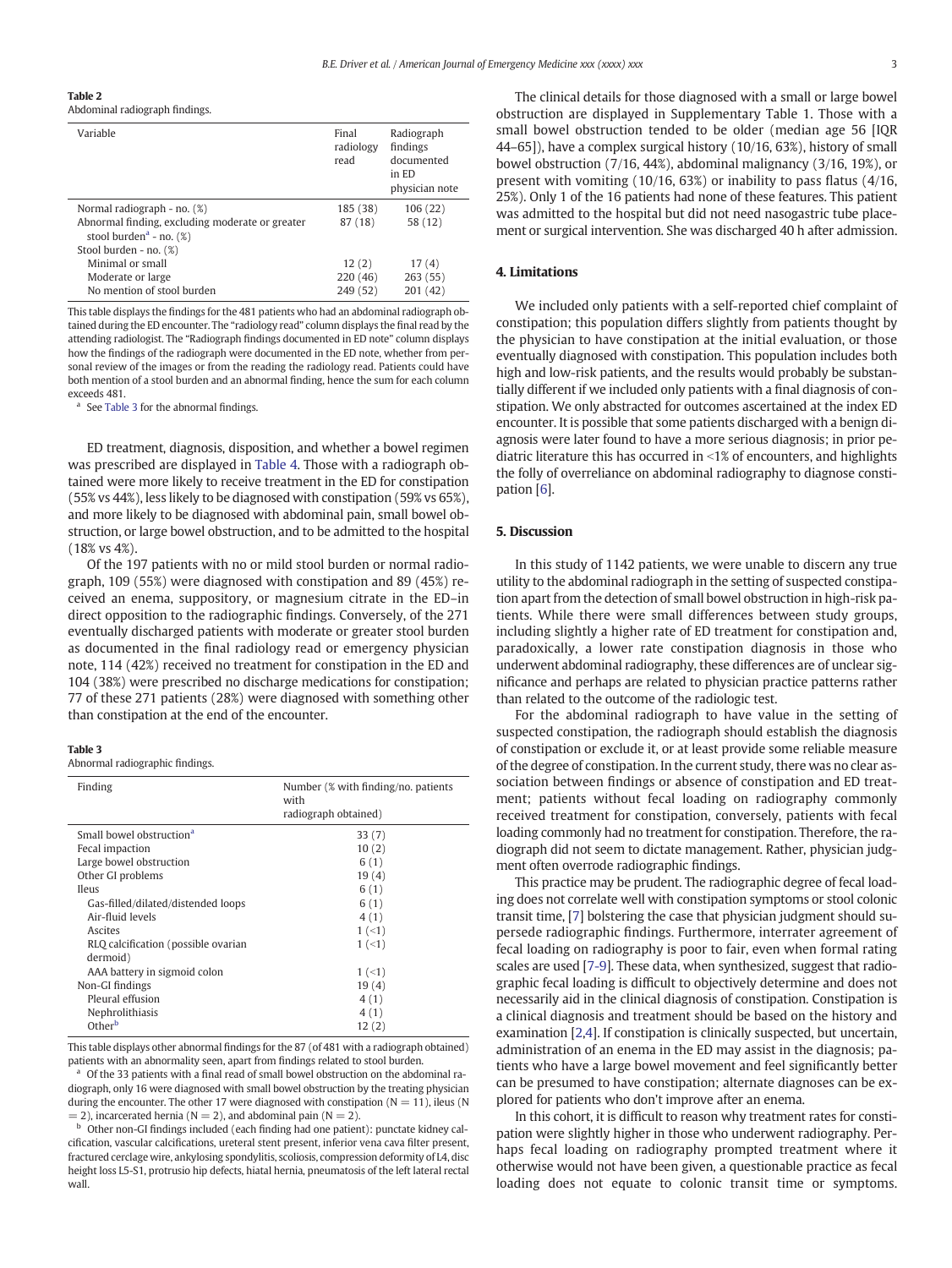# <span id="page-3-0"></span>Table 4

| Variable                                        | Radiograph obtained<br>$(N = 481)$ | No radiograph obtained<br>$(N = 661)$ | Difference                   | P-value |
|-------------------------------------------------|------------------------------------|---------------------------------------|------------------------------|---------|
| ED treatment, any $-$ no. $(\%)$                | 264(55)                            | 289 (44)                              | 11% (5 to 17%)               | < 0.001 |
| Enema                                           | 226 (47)                           | 239(36)                               | 11% (5 to 17%)               | < 0.001 |
| Manual disimpaction                             | 43(9)                              | 45(7)                                 | $2\%$ (-1 to 5%)             | 0.18    |
| Suppository                                     | 16(3)                              | 17(3)                                 | $1\% (-1\% \text{ to } 3\%)$ | 0.45    |
| Magnesium citrate                               | 23(5)                              | 26(4)                                 | $1\% (-2\% \text{ to } 3\%)$ | 0.49    |
| Final diagnosis <sup>a</sup> - no. $(\%)$       |                                    |                                       |                              |         |
| Constipation                                    | 282 (59)                           | 428 (65)                              | $-6\%$ ( $-12$ to 0%)        | 0.03    |
| Abdominal pain                                  | 31(6)                              | 21(3)                                 | 3% (1 to 6%)                 | 0.009   |
| Small bowel obstruction                         | 16(3)                              | 0(0)                                  | 3% (2 to 5%)                 | < 0.001 |
| Large bowel obstruction                         | 6(1)                               | 0(0)                                  | 1% (0 to 2%)                 | 0.004   |
| Fecal impaction                                 | $3(-1)$                            | $3(-1)$                               | $0\%$ (-1 to 1%)             | 0.70    |
| Other                                           | 143(30)                            | 209(32)                               | $-2\%$ ( $-7\%$ to 4%)       | 0.50    |
| Discharged from the ED - no. (%)                | 398 (83)                           | 636 (96)                              | $-14\%$ ( $-18$ to $-10\%$ ) | < 0.001 |
| Discharged with bowel regimen, any - no. $(\%)$ | 226 (47)                           | 356 (54)                              | $-7\%$ ( $-12$ to $-1\%$ )   | 0.02    |

<sup>a</sup> Final diagnosis lists the primary ED diagnosis. The most common diagnoses are displayed. There were no diagnoses of appendicitis, cholecystitis, or diverticulitis.

Additionally, the presence of fecal loading does not preclude the copresence of more serious diagnoses.

These results are consistent with prior work examining pediatric patients with constipation [5,6,[10\]](#page-4-0). To our knowledge, no study has found that abdominal radiographs are useful for diagnosing constipation. Some argue that they should never be obtained, [[10](#page-4-0)] others have found the use of radiographs is associated with misdiagnosis of more serious pathology [5,6]. Freedman et al., studying 3685 children diagnosed with constipation in the ED, showed that 7 day revisits resulting in hospitalization or a procedure were more common when a radiograph was obtained or abdominal pain or tenderness was present, emphasizing that the presence of stool on abdominal radiography does not preclude a more serious diagnosis [6].

Some may cite other potential benefits of abdominal radiography in this population, including the detection of alternate diagnoses or incidental findings. In this study, abnormal findings were present in 87 patients (18% of those with a radiograph), the most common findings being fecal impaction, small and large bowel obstruction, and ileus. These findings may seem frequent, but most of these diagnoses should be clinically apparent and not confused with simple constipation. Fecal impaction is easily diagnosed by rectal examination; ileus has specific historical clues. Judging from the narratives of patients diagnosed with small bowel obstruction (Supplementary Table 1), those with small and large bowel obstructions generally were older, had complex surgical histories, abdominal malignancies, prior bowel obstructions, or had historical features more consistent with diagnoses more serious than constipation, such as vomiting or inability to pass flatus. Other incidental findings discovered in this cohort were largely clinically insignificant and not worthy of an indication to obtain abdominal radiography.

Patients with higher risk features, including significant abdominal pain or tenderness, moderate pain or tenderness that does not improve with an enema, complex surgical histories, recurrent bowel obstructions, or concerning historical features such as vomiting or inability to pass flatus, should likely undergo computed tomography rather than plain radiography to determine if a serious diagnosis is present. If recurrent small bowel obstruction is suspected, however, it may be reasonable to use plain abdominal radiography as a preliminary test, moving to computed tomography if the radiograph is negative and suspicion remains high [\[11\]](#page-4-0). If the plain radiograph reveals obstruction, further testing may not be required if bowel ischemia is not clinically suspected. For other diagnoses existing data and expert opinion agree that the role of plain abdominal radiography is limited and computed tomography or ultrasound are better imaging modalities, depending on what diagnosis is suspected [2,[11-13\]](#page-4-0).

In summary, plain abdominal radiography did not appear to significantly affect the management of patients presenting to the ED with constipation; it was common for patients to receive treatment that was in direct opposition to radiographic findings. Though a small number of patients had concerning diagnoses identified on plain radiography, the history and physical examination should have sufficiently excluded simple constipation as the reason for their visit, prompting an alternate diagnostic approach. Fecal loading on radiography does not preclude a more serious diagnosis. In conclusion, abdominal radiography appears to have low value in patients with constipation.

Supplementary data to this article can be found online at [https://doi.](https://doi.org/10.1016/j.ajem.2019.158377) [org/10.1016/j.ajem.2019.158377.](https://doi.org/10.1016/j.ajem.2019.158377)

#### Previous presentation

None.

#### Declaration of Competing Interest

This was an unfunded investigation. No authors have any conflicts of interest to report.

#### Acknowledgements

None.

#### References

- [1] [Sommers T, Corban C, Sengupta N, Jones M, Cheng V, Bollom A, et al. Emergency de](http://refhub.elsevier.com/S0735-6757(19)30507-8/rf0005)[partment burden of constipation in the United States from 2006 to 2011. Am J](http://refhub.elsevier.com/S0735-6757(19)30507-8/rf0005) [Gastroenterol 2015;110\(4\):572](http://refhub.elsevier.com/S0735-6757(19)30507-8/rf0005)–9 Apr.
- [2] [Shoenberger JM, Walls RM. Constipation. In: Hockberger RS, Gausche-Hill M, editors.](http://refhub.elsevier.com/S0735-6757(19)30507-8/rf0010) [Rosen's emergency medicine: concepts and clinical practice. Elsevier; 2018.](http://refhub.elsevier.com/S0735-6757(19)30507-8/rf0010) p. 257–[61 \[e1\].](http://refhub.elsevier.com/S0735-6757(19)30507-8/rf0010)
- [3] [Herz MJ, Kahan E, Zalevski S, Aframian R, Kuznitz D, Reichman S. Constipation: a dif](http://refhub.elsevier.com/S0735-6757(19)30507-8/rf0015)[ferent entity for patients and doctors. Fam Pract 1996;13\(2\):156](http://refhub.elsevier.com/S0735-6757(19)30507-8/rf0015)–9 Apr.
- [4] [Loo JT, Duddalwar V, Chen FK, Tejura T, Lekht I, Gulati M. Abdominal radiograph](http://refhub.elsevier.com/S0735-6757(19)30507-8/rf0020) [pearls and pitfalls for the emergency department radiologist: a pictorial review.](http://refhub.elsevier.com/S0735-6757(19)30507-8/rf0020) [Abdom Radiol \(NY\) 2017;42\(4\):987](http://refhub.elsevier.com/S0735-6757(19)30507-8/rf0020)–1019 Apr.
- [5] [Freedman SB, Rodean J, Hall M, Alpern ER, Aronson PL, Simon HK, et al. Delayed di](http://refhub.elsevier.com/S0735-6757(19)30507-8/rf0025)[agnoses in children with constipation: multicenter retrospective cohort study. J](http://refhub.elsevier.com/S0735-6757(19)30507-8/rf0025) [Pediatr 2017;186:87](http://refhub.elsevier.com/S0735-6757(19)30507-8/rf0025)–94.e16 Jul.
- [6] [Freedman SB, Thull-Freedman J, Manson D, Rowe MF, Rumantir M, Eltorki M, et al.](http://refhub.elsevier.com/S0735-6757(19)30507-8/rf0030) [Pediatric abdominal radiograph use, constipation, and signi](http://refhub.elsevier.com/S0735-6757(19)30507-8/rf0030)ficant misdiagnoses. J [Pediatr 2014;164\(1\) Jan. \[83](http://refhub.elsevier.com/S0735-6757(19)30507-8/rf0030)-8.e2].
- [7] [Cowlam S, Vinayagam R, Khan U, Marsden S, Minty I, Moncur P, et al. Blinded com](http://refhub.elsevier.com/S0735-6757(19)30507-8/rf0035)[parison of faecal loading on plain radiography versus radio-opaque marker transit](http://refhub.elsevier.com/S0735-6757(19)30507-8/rf0035) [studies in the assessment of constipation. Clin Radiol 2008;63\(12\):1326](http://refhub.elsevier.com/S0735-6757(19)30507-8/rf0035)–31 Dec.
- [8] [Moylan S, Armstrong J, Diaz-Saldano D, Saker M, Yerkes EB, Lindgren BW. Are ab](http://refhub.elsevier.com/S0735-6757(19)30507-8/rf0040)[dominal X-rays a reliable way to assess for constipation? J Urol 2010;184\(Suppl.](http://refhub.elsevier.com/S0735-6757(19)30507-8/rf0040) [4\):1692](http://refhub.elsevier.com/S0735-6757(19)30507-8/rf0040)–8 Oct.
- [9] [da Cunha TB, Tahan S, Soares MF de F, Lederman HM, de Morais MB. Abdominal ra](http://refhub.elsevier.com/S0735-6757(19)30507-8/rf0045)[diograph in the assessment of fecal impaction in children with functional constipa](http://refhub.elsevier.com/S0735-6757(19)30507-8/rf0045)[tion: comparing three scoring systems. J Pediatr 2012;88\(4\):317](http://refhub.elsevier.com/S0735-6757(19)30507-8/rf0045)–22 Jul.